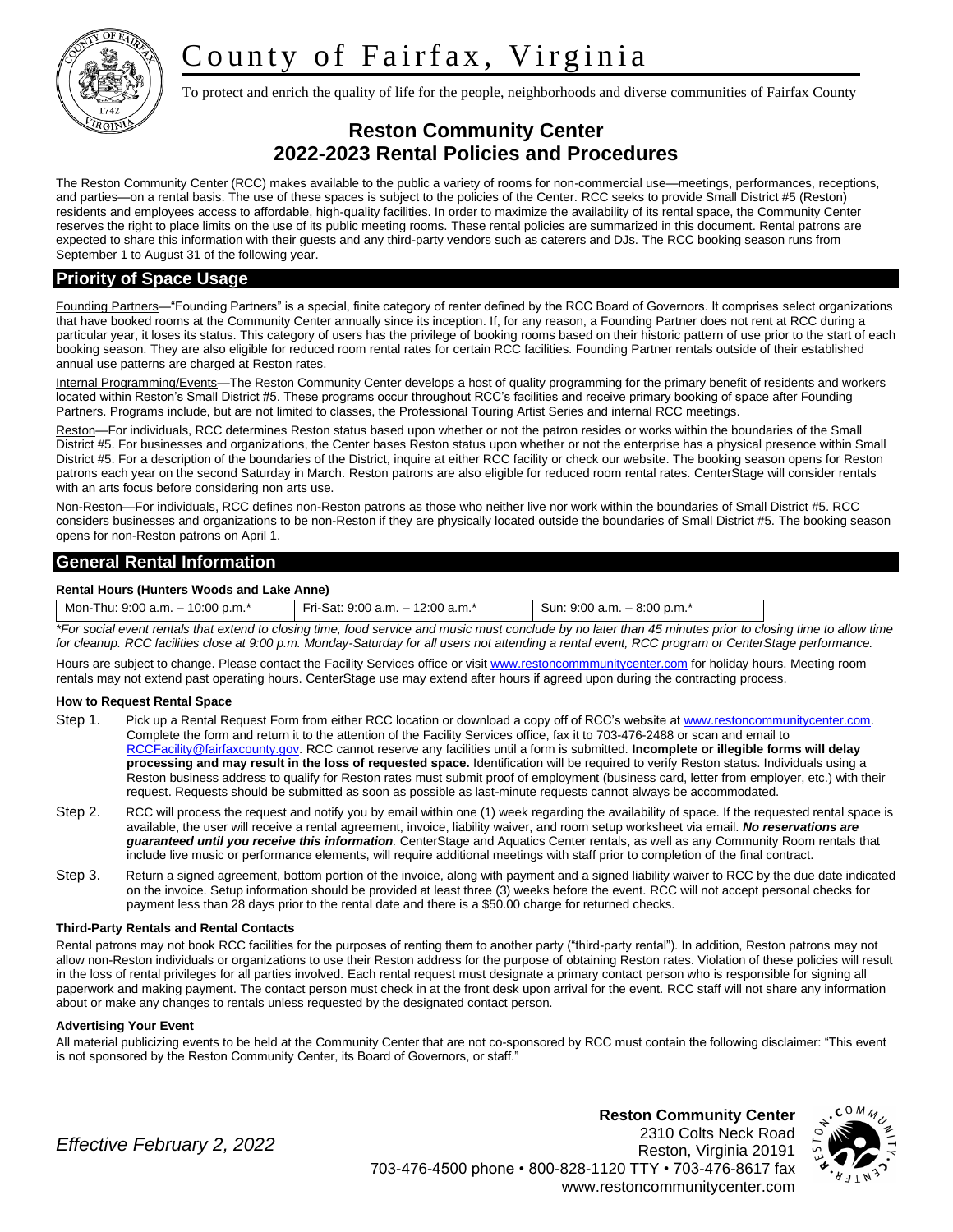## **Meeting Room Rentals**

#### **Rental Agreements and Payment Terms**

Rental Agreements must be signed and returned to the Center by the due date listed on the invoice. Payment is due in full at the time the Rental Agreement and Liability Waiver are signed. **Reservations for which a signed rental agreement and payment have not been received are subject to cancellation at the discretion of the Community Center.** If you need to make changes to your rental agreement, please contact RCC staff as soon as possible prior to your event. If you request additional time or equipment on the day of the event there is no assurance that the request can be fulfilled. If the request can be fulfilled without additional staffing or other RCC resources, it will be fulfilled at the discretion of the Manager on Duty. All related fees will apply and must be paid by cash or credit card (no checks) prior to fulfillment of the request. Requests that result in added staffing charges will result in a surcharge of \$150, in addition to the applicable hourly fees, payable at the time of the request. RCC reserves the right to assign an alternate room for functions in the event that the room originally designated for such function is unavailable or deemed inappropriate in RCC's sole opinion.

#### **Event Times and Room Setup**

RCC facilities staff will set up all meeting rooms, based upon the set-up information provided, prior to all rentals. Changes to room setups on the day of the event are not possible. In addition, RCC staff will remove the tables and chairs following each event and also take care of any custodial needs. **Any setup and cleanup time patrons need for events must be factored into the booking request. Patrons and vendors (DJs, caterers, etc.) will not have access to rental space prior to the start time indicated on the rental agreement.** The person who signs the rental agreement must check in at the front desk upon arrival and will serve as the sole point of contact during the course of the event. All rooms must be vacated by the stated end time on the rental agreement. Since RCC hosts multiple events daily, the turnaround time between events is needed for our facilities staff to prepare the room for the next program or rental. **Failure to vacate rental space on time will result in loss of future rental privileges.** For rentals for parties and other social events that extend to closing time, all events must conclude by no later than 45 minutes prior to closing (*all music and food and drink service must stop by this time*) to allow for time for cleaning up and vacating the facility. Without exception, all patrons/attendees must be out of the facility by closing time.

#### **Commercial Use and Fundraising**

RCC expressly prohibits the commercial use of its meeting rooms by non-Founding Partners. The Center defines commercial use as any for-profit activity, including any activity designed to solicit, promote or recruit for a for-profit entity, and/or charging the attendees of an event a fee for service, including event admission. Additionally, RCC does not rent space for individuals or for-profit entities to conduct classes or workshops that are open to the general public regardless of whether or not a fee is being charged. Persons interested in teaching classes at RCC facilities are encouraged to fill out a program proposal form and work with our programming staff to explore the possibility of having such classes included among RCC's seasonal program offerings. RCC also expressly prohibits the rental of its meeting rooms for activities in which sponsors not meeting the criteria for non-profit status solicit donations either during or in advance of an event. Rental of meeting rooms for the purposes of fundraising is limited to recognized 501(c)(3) not-for-profit organizations, churches, and educational institutions and a detailed description of the event must be submitted for approval with the rental request form. Proof of an organization's tax status may be requested.

#### **Decorating**

- RCC prohibits the use of candles (including those on birthday cakes) or any open flame. The use of Sterno, if properly contained in catering equipment, is allowed.
- Without exception, common area furniture (i.e. fireplace lounge furniture) may not be used as part of any rental event set-up.
- Loose confetti and glitter may not be used as decoration in any of our facilities.
- Absolutely no decorations may be hung from the ceiling or from light fixtures or attached to curtains.
- Moon bounces or other inflatable entertainment devices are not permitted in RCC facilities.
- Fog or smoke machines and strobe lights are prohibited (limited exceptions apply in the CenterStage ONLY). Wireless DMX is not permitted.
- Storage of items before and after events is not permitted. RCC is unable to sign for deliveries of items for rental events.
- The use of adhesive tape on any surface is prohibited. The only type of tape that is permitted is blue painters tape. Removable putty may be used. Absolutely no nails, staples, push pins, thumbtacks or anything else that may create holes may be used.
- Patrons who wish to rent the Jo Ann Rose Gallery should keep in mind that they are renting an art exhibition space. Patrons may not remove *or cover any artwork displayed in any RCC facilities – no exceptions.* If you are concerned that the exhibited artwork may not coincide with your personal preferences – or those of your group – please consult with the exhibit coordinator prior to your rental or consider renting alternate space. RCC does not guarantee that an exhibit will be on display at all times, particularly in late August and early September.

#### **Parking and Unloading**

Parking for the Hunters Woods facility is available in the Hunters Woods Village Center parking lot. No parking or unloading is permitted on the plaza in front of the building or along the circle in front of the Hunters Woods Fellowship House. A loading dock at the rear of the building is available for those individuals who need to deliver items. Vehicles must be moved to a legal parking space immediately after unloading. Parking at Lake Anne is available in the Washington Plaza parking lots. Please note that from May through November, parking at Lake Anne is extremely limited on Saturday mornings due to the Farmers Market. An alternate parking lot is available at Washington Plaza West and there is ample street parking along North Shore Drive. Accessible parking is available at both RCC locations. Illegally parked vehicles will be ticketed and towed at the owner's expense.

#### **Food and Beverages**

Food and beverages are not permitted in the CenterStage or Terry L. Smith Aquatics Center but may be served in RCC's meeting rooms. Kitchen facilities are available at both Hunters Woods and Lake Anne. Please note that the kitchen facilities are designed for the preparation, storage and warming of food, not for cooking. Any use of the kitchen facilities – with the exception of obtaining ice – is strictly prohibited unless it has been rented as part of your event. Utensils are not provided. For renters who plan to serve alcohol, **RCC requires that a one-day Banquet License must be obtained from the Virginia ABC and be displayed during the event.** Licensing information and an online application are available a[t www.abc.virginia.gov.](http://www.abc.virginia.gov/) The licensing process and all applicable fees are the responsibility of the rental patron. License requests must be submitted at least 12 days prior to the event. For more information on the licensing process, please call 703-313-4432. **The possession or consumption of alcohol without a valid ABC license, in any area of the facility outside of the designated rental area and/or by any person under the age of 21 is prohibited by law.**

#### **Piano Use**

Pianos are available for rent in RCC's meeting rooms and the CenterStage. Payment of a tuning fee is required. The pianos are to be moved ONLY by RCC facilities staff. Nothing may be placed on any surface of the pianos except music scores. The pianos shall be played only by qualified musician(s) scheduled to perform for the rental period.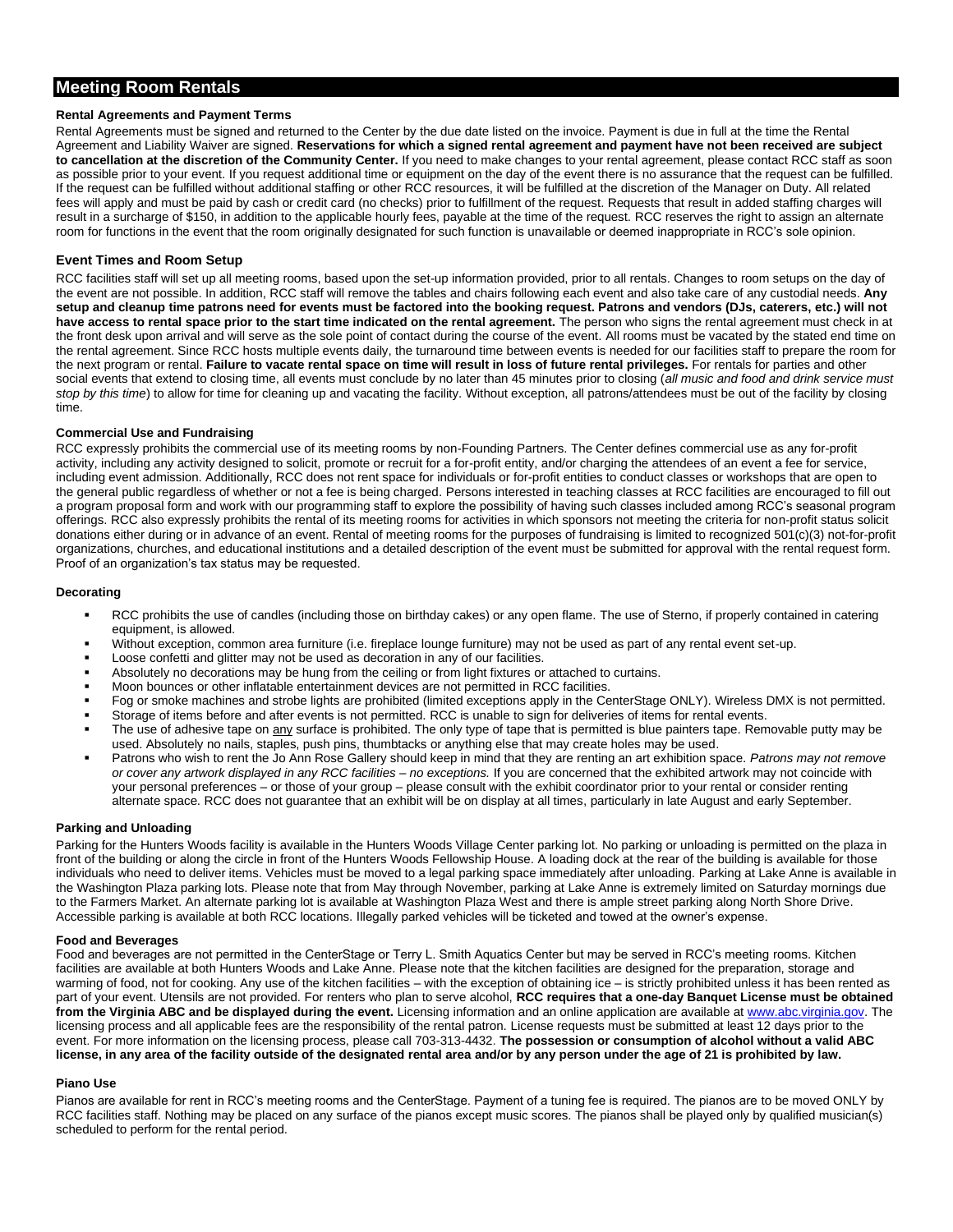#### **Music and Lighting**

Since RCC is a multi-use facility, restrictions on the volume of music and other noise-generating activities must be maintained in order to permit multiple activities, including rental events, classes, workshops and CenterStage performances to occur simultaneously and without interruption. Additionally, both RCC facilities are located in residential areas. For these reasons, RCC facilities are not appropriate venues for events featuring excessively loud music. These restrictions are strictly enforced and exceptions cannot be made.

Events featuring live music, amplified music and/or DJs require prior approval and are restricted to the CenterStage, Community Room and Jo Ann Rose Gallery. A sound system is also available in the large and intermediate meeting rooms (music playback and microphones only). **All rental patrons must use the amplifiers and speakers provided in the facility. No speakers may be brought into either RCC facility. Connections are available laptops, smartphones, etc. RCC also provides (2) wireless microphones and XLR connections for pre-approved uses only. All equipment must be approved by RCC staff before connecting to the sound system. Connecting powered soundboards or amplifiers may damage the system; users are required to connect devices using pre-amp outputs. RCC systems includes preset maximum volume limits that staff are not able to adjust; exceeding this maximum volume level will result in distortion.** Certain events will, at the discretion of RCC staff, require a mandatory pre-event meeting and/or technical support as part of the rental. Additional fees may apply. Strobe lights and lighting systems that use wireless DMX are strictly prohibited.

A decibel meter may be used to establish a reasonable noise level. Those rental patrons who fail to comply with requests from RCC staff to maintain an acceptable noise level or correct any other policy violations risk having their event terminated and future rental agreements revoked. Please note that due to the design of the facilities, RCC cannot guarantee that you will not hear some noise from other events in adjacent rooms. In certain instances, in order to avoid potential noise conflicts between events, RCC may not rent out rooms when there are events booked in adjoining rooms or in the CenterStage. Therefore, even if rooms appear to be open, they may not be available for rental.

#### **Refund Policy**

RCC will issue refunds for cancelled reservations according to the following schedule:

- More than 21 days before the scheduled reservation..................................................... 80%
- 14 to 21 days before the scheduled reservation............................................................. 50%
- Less than 14 days before the scheduled reservation ....................................................... 0%

Reservations must be canceled in writing using the RCC Cancellation/Refund Request form. Refunds are issued by Fairfax County in the form of a check and sent by mail within four (4) to six (6) weeks.

#### **Fee Waivers**

Fee waivers may be granted in cases where the rental fee would prohibit offering a unique and beneficial service that enhances the Center's programs and is unavailable elsewhere in the community. Regularly scheduled meetings of clubs or organizations and fundraising activities are not eligible for fee waivers. Fee waivers are granted at the sole discretion of RCC's Executive Director on a booking-by-booking basis. Requests must be submitted in writing and should accompany the rental request form. Non-Reston rentals are not eligible for fee waivers.

#### **Code of Conduct/Loss of Rental Privileges**

For the safety and comfort of all patrons, the RCC Code of Conduct must be observed by all users of RCC facilities. The Code of Conduct is clearly posted at all RCC facilities and is also printed in the RCC seasonal program guide. Users who fail to comply may be asked to leave. No refunds will be given. RCC may revoke the privilege to rent space based on the conduct of a rental patron or their guests. Rental patrons will be notified in writing of revocation. The period for which the privilege is suspended is at the sole discretion of RCC's Executive Director and shall be for a minimum of the remainder of the rental cycle and may extend longer if circumstances warrant. Patrons may be billed for overtime and/or damage charges. For events with children in attendance, parents are required to supervise children at all times, and a ratio of one adult for every eight children under the age of 18 must be maintained. Children are expected to remain in the areas that have been rented for the event. Children under the age of 12 are not permitted to be in common areas without adult supervision due to the potential of disruption to other users. Running and horseplay are strictly prohibited.

#### **Room Capacities**

RCC has worked with the Fairfax County Fire Marshal's office to establish the maximum capacity for each meeting room and venue space. In addition, the Health Department has established a maximum capacity for the Terry L. Smith Aquatics Center. Exceeding the posted maximum occupancy load will result in the immediate termination of the event and constitutes a criminal offense punishable by a fine and/or jail. Please note that capacities may vary depending upon the setup arrangement chosen. Under no circumstances may any furniture or equipment block exit doors. Common areas of the Center may not be used as "overflow" space for events.

#### **Inclement Weather Policy**

In the event of inclement weather, please call the Reston Community Center at 703-476-4500 to determine operating status. Current information is generally available after 6:30 a.m. Please note that RCC follows the Fairfax County Government operating decision during inclement weather, not the Fairfax County Public Schools decision. If Fairfax County is **open** or on **unscheduled leave** status, all rental agreements will be honored. Cancellation will be at the discretion of the patron; however, no refunds will be issued. If Fairfax County is **closed**, all RCC facilities will be closed and RCC will either refund all rental fees paid or attempt to reschedule the event on an alternate date.

#### **CenterStage Rental**

Interested users of CenterStage will need to complete and submit the RCC Rental Request Form. Due to its unique status as one of Reston's only performing arts venues, priority for CenterStage use will be given to arts-related programming over any other usage.

#### **Scheduling**

Availability of the space each year is extremely limited and will be determined by RCC's Arts & Events Director and Theater Technical Director after needs for Founding Partners and Internal Programming/Events, including the Professional Touring Artist Season, have been met.

#### **Contracts**

Prior to use of CenterStage all groups will be required to meet with Arts & Events staff to discuss the needs and scope of their particular event. Users will need to sign a CenterStage Rental Agreement and agree to the CenterStage safety and technical documents. Payment terms for use of CenterStage will be stipulated in the CenterStage Rental Agreement.

#### **Tickets**

CenterStage users will be allowed to sell tickets to their event in the space. All tickets must be sold through the CenterStage Box Office and will require the completion of a Box Office worksheet detailing their ticketing needs. Fees related to online sales will be passed along to the patron. All ticketing income collected will be distributed to the rental client within 30 business days after the completion of their event. All payments will be made by Fairfax County Government Check or ACH (completion of form required). Payments are contingent upon submission of an accurate W-9 and signature on a Box Office Sales manifest.